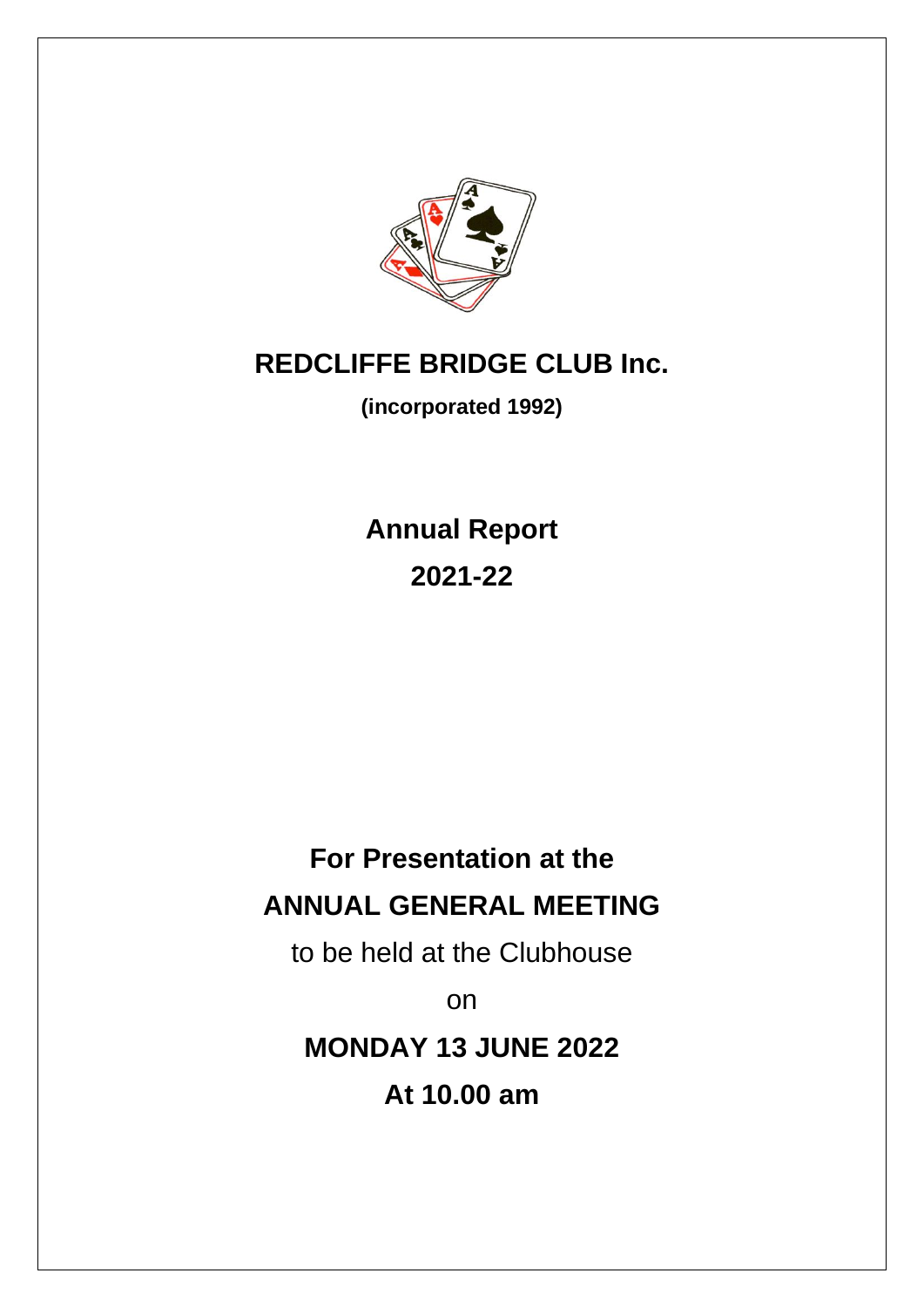## **MANAGEMENT COMMITTEE 2021-22**

| <b>PRESIDENT:</b>      | Fay Jeppesen                                                             |
|------------------------|--------------------------------------------------------------------------|
| <b>VICE-PRESIDENT:</b> | Steve Woodrow                                                            |
| <b>SECRETARY:</b>      | Melissa Weber                                                            |
| <b>TREASURER:</b>      | <b>Wayne Parker</b>                                                      |
| <b>COMMITTEE:</b>      | Annette Hyland, Carol Bailey, Elly Ten Hacken,<br>Max Kershaw, Ron Elmes |

## **OTHER OFFICE HOLDERS**

| <b>Tournament Organizer:</b>                                                      |                                                                                                        | <b>Steve Woodrow</b> | <b>Building Manager: Ron Elmes</b>    |                     |
|-----------------------------------------------------------------------------------|--------------------------------------------------------------------------------------------------------|----------------------|---------------------------------------|---------------------|
| <b>Masterpoint Secretary:</b>                                                     |                                                                                                        | Annette Hyland       | OH&S:                                 | <b>Carol Bailey</b> |
| <b>Membership Secretary:</b>                                                      |                                                                                                        | Annette Hyland       | <b>Providore:</b>                     | Magdeline Wong      |
| <b>Website and IT:</b>                                                            |                                                                                                        | <b>Wayne Parker</b>  | <b>Partner Liaison:</b>               | <b>Peter Murray</b> |
| <b>Tuition:</b>                                                                   |                                                                                                        | Sue Kennard          | Librarian:                            | Lorraine Bechly     |
| <b>Newsletter Editor:</b>                                                         |                                                                                                        | Fay Jeppesen         | <b>Club Recorder:</b>                 | Sandra Routley      |
| <b>Pianola Administrators:</b>                                                    |                                                                                                        | Wayne Parker         | <b>Welfare Officer:</b>               | Elly Ten Hacken     |
|                                                                                   |                                                                                                        | Fay Jeppesen         | <b>Education Officer: Max Kershaw</b> |                     |
| <b>DIRECTORS:</b>                                                                 |                                                                                                        |                      |                                       |                     |
| <b>Accredited:</b>                                                                | Steve Woodrow, Helen Chapman, Sandra Routley, Ross<br>Shardlow, Max Kershaw, Greg Gosney               |                      |                                       |                     |
| Club:                                                                             | Maurice Sanders, Ron Elmes, Melissa Weber, Annette Hyland                                              |                      |                                       |                     |
| <b>BRIDGEMATES:</b>                                                               | Wayne Parker, Peter Murray, John Henderson, Sue Kennard,<br>Thea Hobson, Lynda Bennion, Helen Shephard |                      |                                       |                     |
| <b>DEALERS:</b> Peter Murray, Wayne Parker, Jack Nyhouse, Max Kershaw, Melva Leal |                                                                                                        |                      |                                       |                     |

**HONORARY LIFE MEMBERS:** Ton Vankan, Helen Chapman, Sandra Routley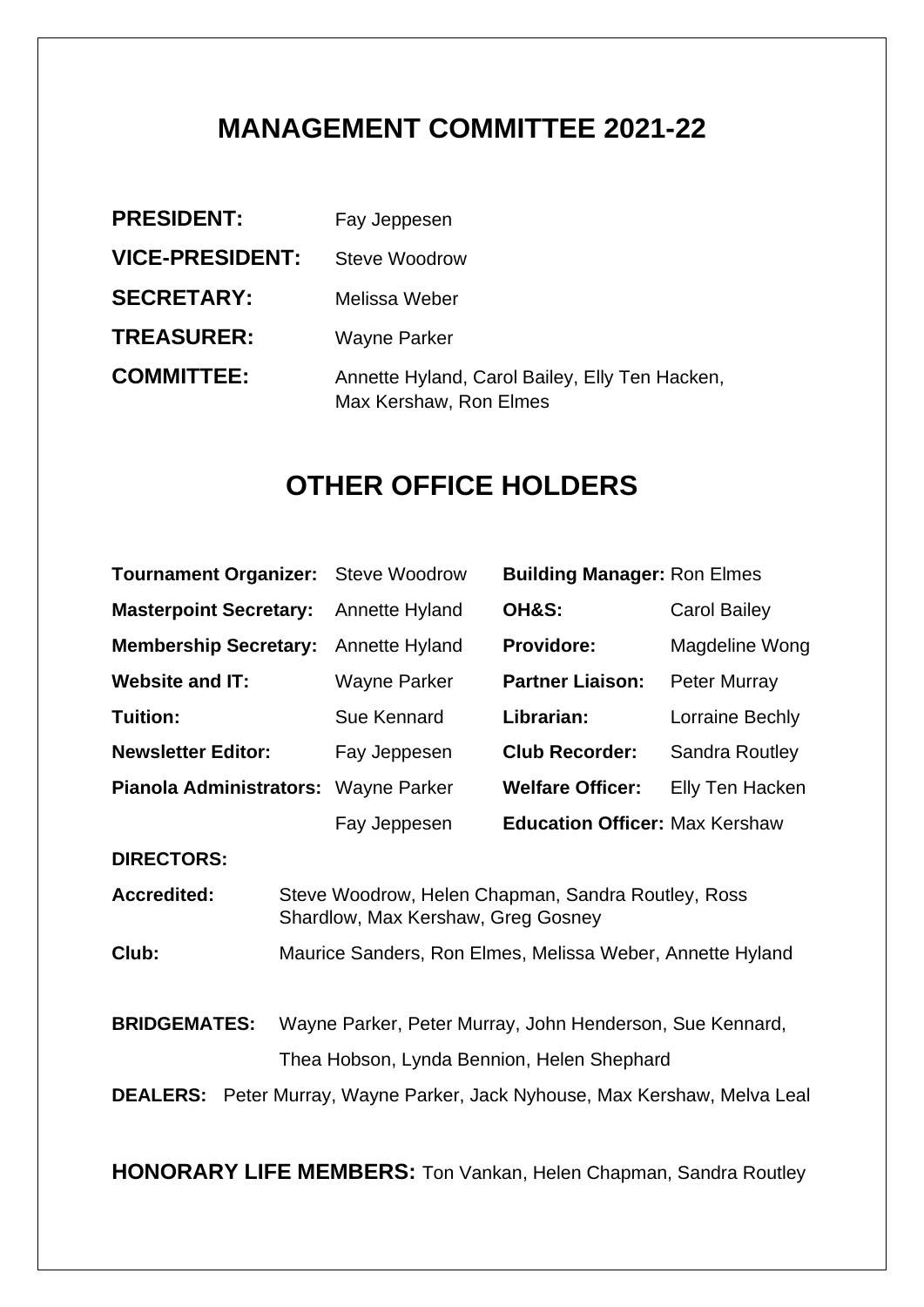# **MAJOR EVENT WINNERS & AWARDS**

## **2021 CHAMPIONSHIP INDIVIDUAL**

Lynne Miller

### **2021 TON VANKAN ANNIVERSARY PAIRS**

Errol Miller & Robert Barr

## **2021 CHAMPIONSHIP PAIRS**

Steve Woodrow & Herold Rienstra

## **2022 PRESIDENT'S TROPHY OPEN**

Ross Shardlow & Ted Morriss

### **2022 PRESIDENT'S TROPHY NOVICE**

Debbie Pearce & Peter Moritz

## **2022 CHAMPIONSHIP TEAMS**

Carolyn Adcock, Greg Gosney, Margaret Plunkett, Joan Mills

**2021 DAPHNE KERR SHIELD**: Lynda Bennion

**2021 BEA DONALDSON SHIELD**: Jan Kinross

**2021 EDNA HODGEN AWARDS**:

Regional Master: Midge Spice Silver Local Master: Max Kershaw Bronze Local Master: Jan Dann Local Master: Barbara Wales Club/Graduate Master: Dianne McColl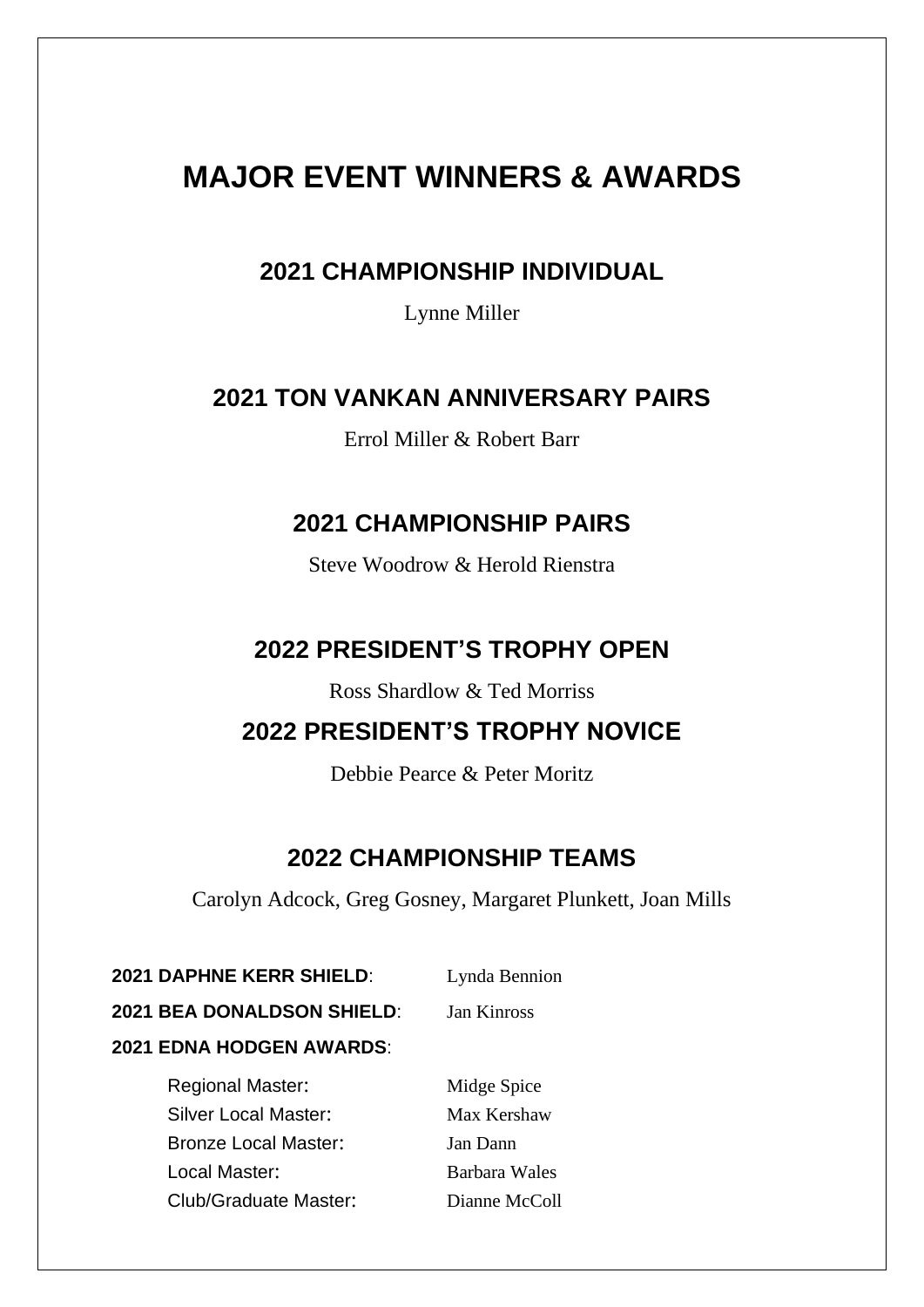

**To be held on Monday 13 June, commencing at 10 a.m.**

## **At the clubhouse 2a Irene Street, Redcliffe**

# **Agenda**

- 1. Welcome to Members and receipt of Apologies.
- 2. Confirmation of the Minutes of the 2021 AGM (14 June).
- 3. Any business arising from the above minutes.
- 4. Presidents Report will be presented for adoption.
- 5. Treasurer's Report and audited annual financial statements will be presented for adoption.
- 6. Motion for payment of honorariums to be presented for approval.
- 7. An approved Auditor for the new financial year shall be proposed and approved.
- 8. All Management Committee positions will be declared vacant and a pre-appointed person will become Chairperson.
- 9. Election of Management Committee for 2022/23.
- 10. The new President will become Chairperson and open the meeting for General Business, including voting on any motions listed in the Annual Report which have not yet been addressed.
- 11. Close of meeting.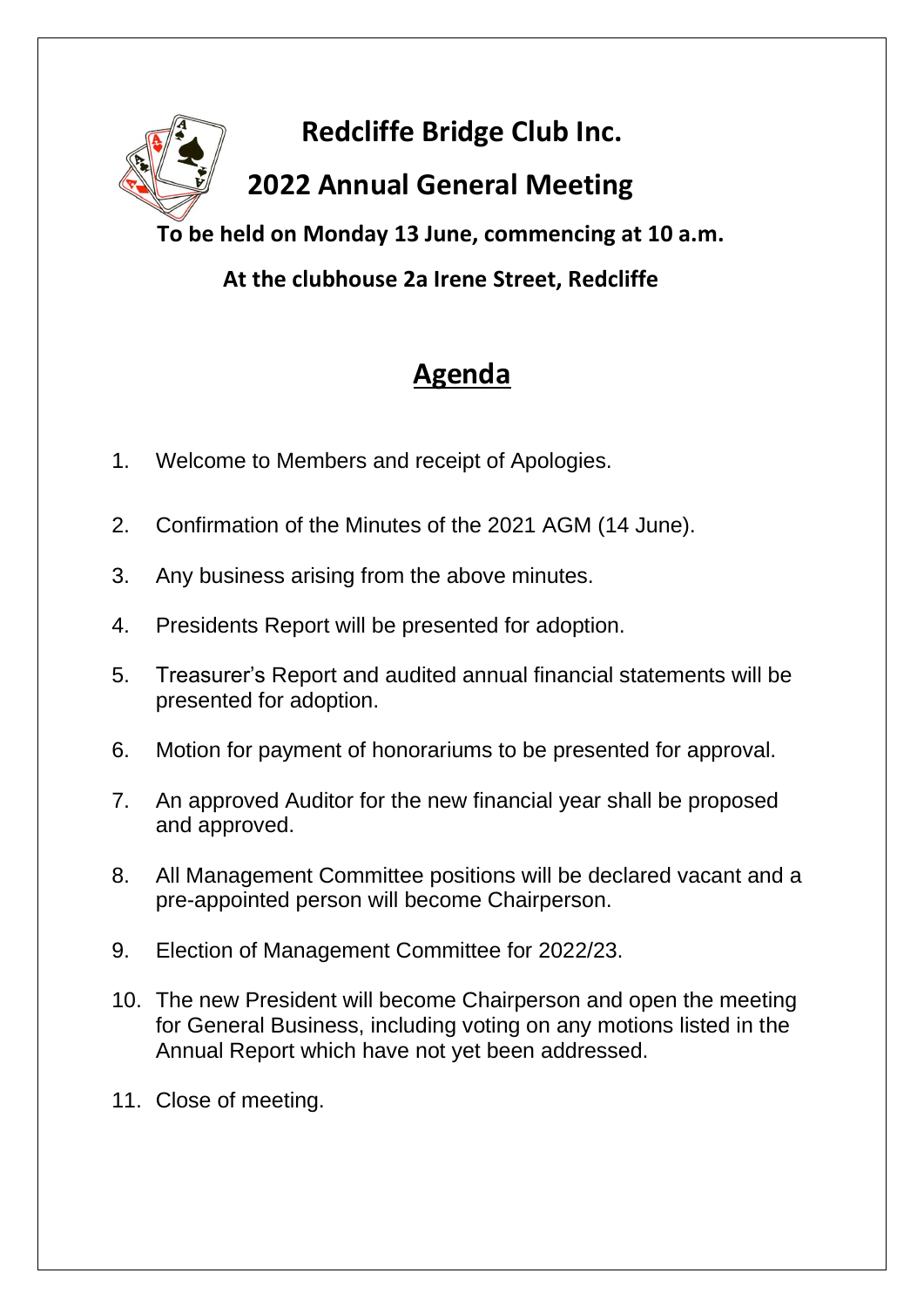#### **Redcliffe Bridge Club Inc.**

#### Minutes for the Annual General Meeting 14<sup>th</sup> June, 2021 (Draft)

1. Fay Jeppesen (President & Chairperson) welcomed the Members present and opened the meeting at 10.05 a.m.

**PRESENT:** 38 as per Attendance Book. **APOLOGIES:** 9 as per Attendance Book. PROXIES: 5 as per Attendance Book.

2. Fay drew attention to the Draft Minutes for the 2020 AGM and there being no comments on these Fay read the following:

**Motion 1**: That the minutes presented for the AGM on 24 September, 2020 be accepted as a true record of the meeting. Proposer: Melissa Weber. Seconder: Ron Elmes . **Carried.**

3. There was no business arising from the above minutes.

4. Fay drew attention to the minutes from the Special General Meeting in October, 2020 as shown in the Annual Report, and read the following:

**Motion 2**: That the minutes presented for the Special General Meeting on 24 October, 2020 be accepted as a true record of the meeting. Proposer: Melissa Weber. Seconder: Steve Woodrow. **Carried.**

5. Fay referred members to her President's Report as printed in the Annual Report and thanked the many members who contribute to our club with their volunteer work. Fay then proposed the following:

**Motion 3:** That the Presidents Report be adopted. Proposer: Fay Jeppesen. Seconder: Ross Shardlow. **Carried.**

6. Wayne referred the members to his **Treasurer's Report** in the Annual Report and noted the following:

(a) For the first time in a long time the Club made a small loss. For the year ended 31 March, 2021 we had a loss of \$4,651. Wayne noted that the Club was shut for most of April, May, June and July in 2020 due to Covid-19, so our Table Fees for the year were down significantly. We also had some savings during the Covid lockdown mainly in the areas of cleaning and catering. Wayne noted that we upgraded our photocopier during the year as the old one had a number of problems. He also noted that we did have some extra cleaning and hygiene related expenses due to Covid, but that the ABF had reduced their fees for the year in order to help club's with Covid-related expenses.

(b) Wayne advised that overall the Auditors are happy with our finances but they have asked our Management Committee to address two issues:

(i) Cash Handling. The auditors are concerned that it is usually the same person who receives cash, issues the receipt, does the banking, and does the entry into Quickbooks.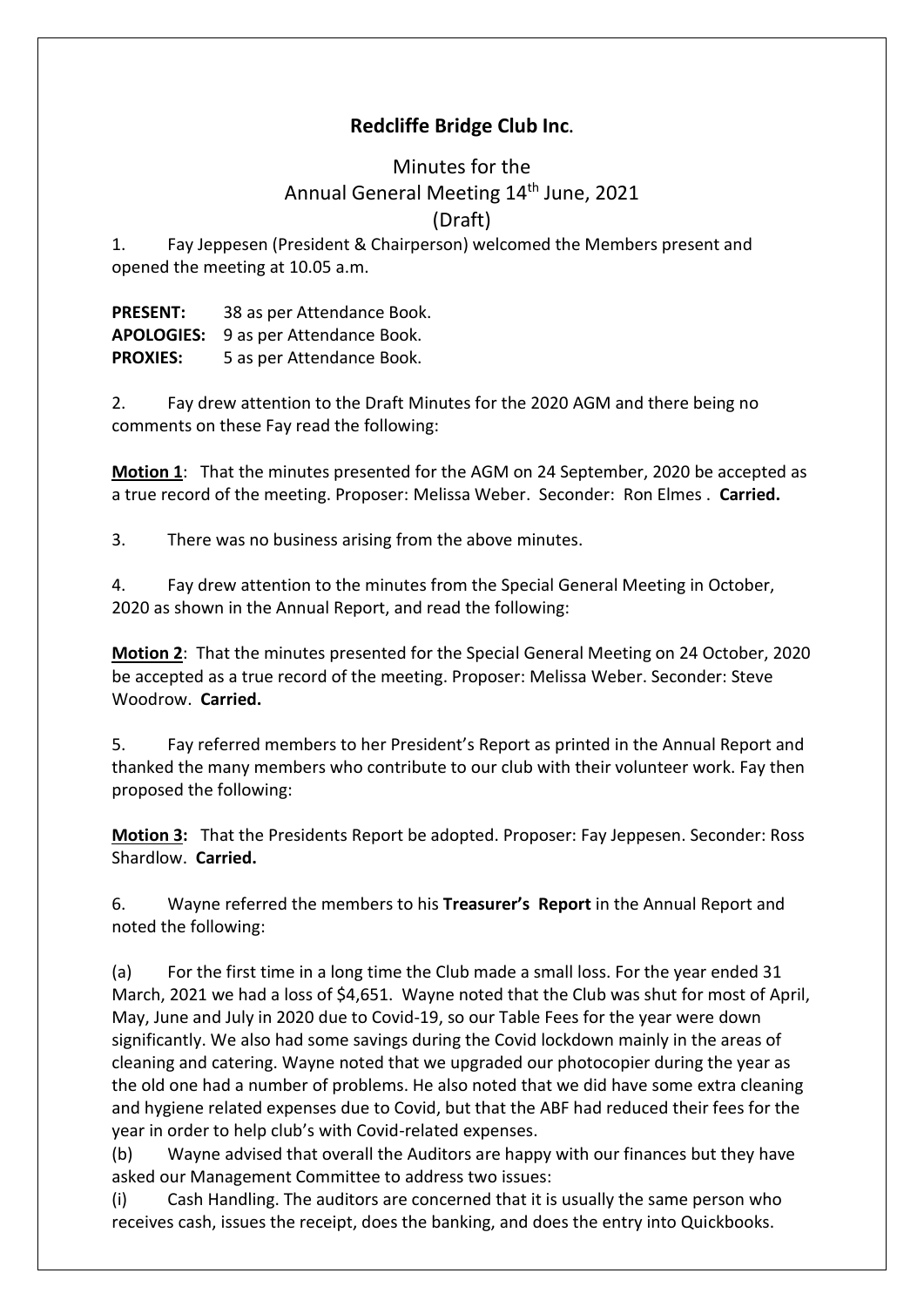This issue is now obsolete, as we are now receiving all payments by card there will be no cash receipts. We also have a reconciliation form which is completed by the person receiving paywave payments for each session, which is signed and then passed on to the Treasurer for checking.

(ii) The Auditor advised that we should be doing a self-assessment each year to show that we are exempt from paying Tax. Wayne has printed the appropriate form from the Tax Office and will now start doing this each year in January. Jill Hanley asked when did this self-assessment procedure come in? Wayne advised that it has been around for a while but we didn't know. Our auditor has never picked this up in the past but the person doing the audit this year was a different accountant (same company but a different person).

Wayne then asked members for any comments or questions. Neil Gibson commented that \$430,000 is large amount of money for us to have in the bank and perhaps we could be using some of it for the advancement and appreciation of the game of bridge. Fay addressed this saying that we haven't increased our membership fees or table fees for many years; we provide free beginner lessons and free supervised play; and we provide beginners with 4 games with a mentor. In the past we have had educators such as Joan Butts, Ron Klinger and Andy Hung come to the club to provide lessons, but during the Covid environment over the past 16 months this hasn't been appropriate. Fay also commented that we provide our volunteers with free games which helps the Club to keep operating, and we spend quite a bit of money on catering and the Christmas Party which is free for members. The Club also subsidizes entry to competitions such as the Australia Wide Pairs, and keeps our table fees for events such as the GNOTs at a very low amount. She also commented that we are in a fortunate position where we occupy a council building and pay no rent and limited maintenance costs. This may not always be the case, so our committees have been reluctant to spend savings in case at some point we need to set up at new premises with increased costs. Fay then asked if anyone had any suggestions about what we could spend our money on, and advised that the Management Committee is always happy to hear ideas from members about what we could be doing to benefit the Club.

Fay then read:

**Motion 4**: That the Treasurer's Report and Financial Statements be adopted. Proposer: Wayne Parker. Seconder: Melissa Weber. **Carried.**

7. Fay read **Motion 5:** That an honorarium of \$300 each be paid to the President, the Secretary and to the Treasurer. Proposed: Ross Shardlow. Seconded: Ron Elmes. **Carried.**

8. Fay read **Motion 6:** That the Auditor's Report be accepted, the Auditor be paid and that the Certificate by members of the Committee be authorized. Proposed: Wayne Parker. Seconded: Melissa Weber. **Carried.**

Fay read **Motion 7**: That Andrews and Associates be re-appointed as Auditor for the 2021- 22 Financial Year. Proposed: Wayne Parker. Seconded: Melissa Weber. **Carried.**

9. Fay declared all Management Committee(MC) positions vacant and appointed Ross Shardlow as the chairperson.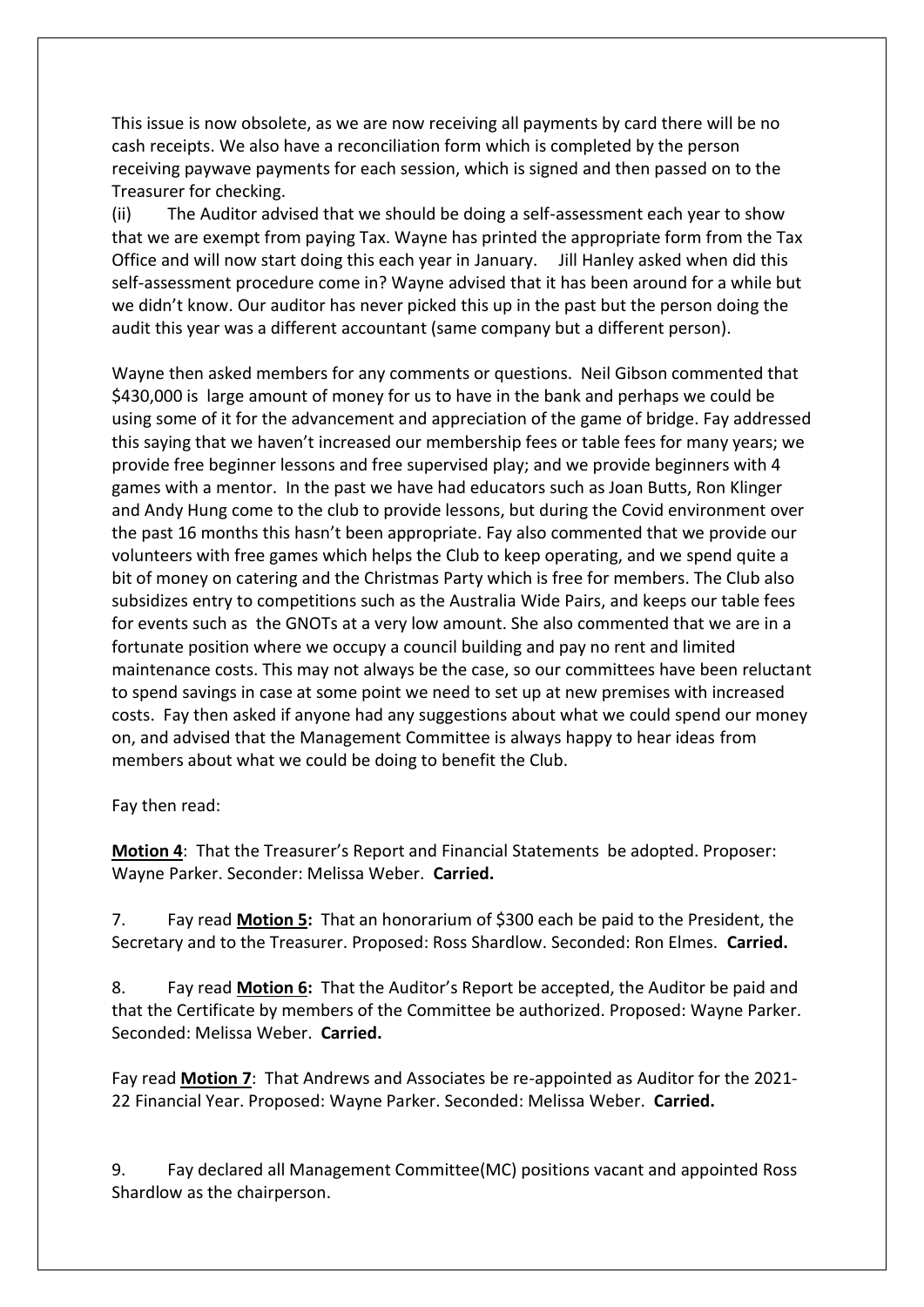10. Ross advised that nominations had been received for all MC positions and that no ballot was necessary. He announced that Fay Jeppesen is the President for the 2021-22 year. Fay then took the chair and read out the list of MC nominations all of which were carried.

| Position              | Nominee          | Proposer            | Seconder             |
|-----------------------|------------------|---------------------|----------------------|
| <b>VICE-PRESIDENT</b> | Steve Woodrow    | Melissa Weber       | Carol Bailey         |
| <b>TREASURER</b>      | Wayne Parker     | Melissa Weber       | <b>Ross Shardlow</b> |
| <b>SECRETARY</b>      | Melissa Weber    | Annette Hyland      | <b>Ron Elmes</b>     |
| <b>COMMITTEE</b>      | Carol Bailey     | Melissa Weber       | <b>Ross Shardlow</b> |
|                       | <b>Ron Elmes</b> | <b>Richard Back</b> | Barbara Wales        |
|                       | Annette Hyland   | Melissa Weber       | <b>Ross Shardlow</b> |
|                       | Max Kershaw      | Ross Shardlow       | Wayne Parker         |
|                       | Elly Ten Hacken  | Peter Murray        | Wayne Parker         |

11. Fay then called for a vote on the following: **Motion 8**: That the Annual Membership Fee be changed from \$9.80 to \$10 per annum. **Carried.**

12. Fay read the following motion:

**Motion 9**: That By-Law 9.3 (a) be replaced with the following:

All entrants must be Members of the Redcliffe Bridge Club to be eligible to play in the following events:

- 1) Championship Teams
- 2) Championship Individual
- 3) Ton Vankan Pairs
- 4) Championship Pairs
- 5) Novice Pairs (for less than 50 masterpoints at the date indicated on the nomination form)

#### **Proposed by:** Elizabeth Gibson **Seconded:** Gary Wardrop

Fay asked Elizabeth if she would like to speak on the issue. Elizabeth said that her reasons were provided in the "Statement by Proposer" which appeared in the Annual Report with the motion. She added that according to her research, the only clubs in the Brisbane/Sunshine Coast area which have restrictions on "Away" versus "Home" members are Redcliffe, Bribie and Caboolture, and she understands that Bribie and Caboolture are both considering changing their rules.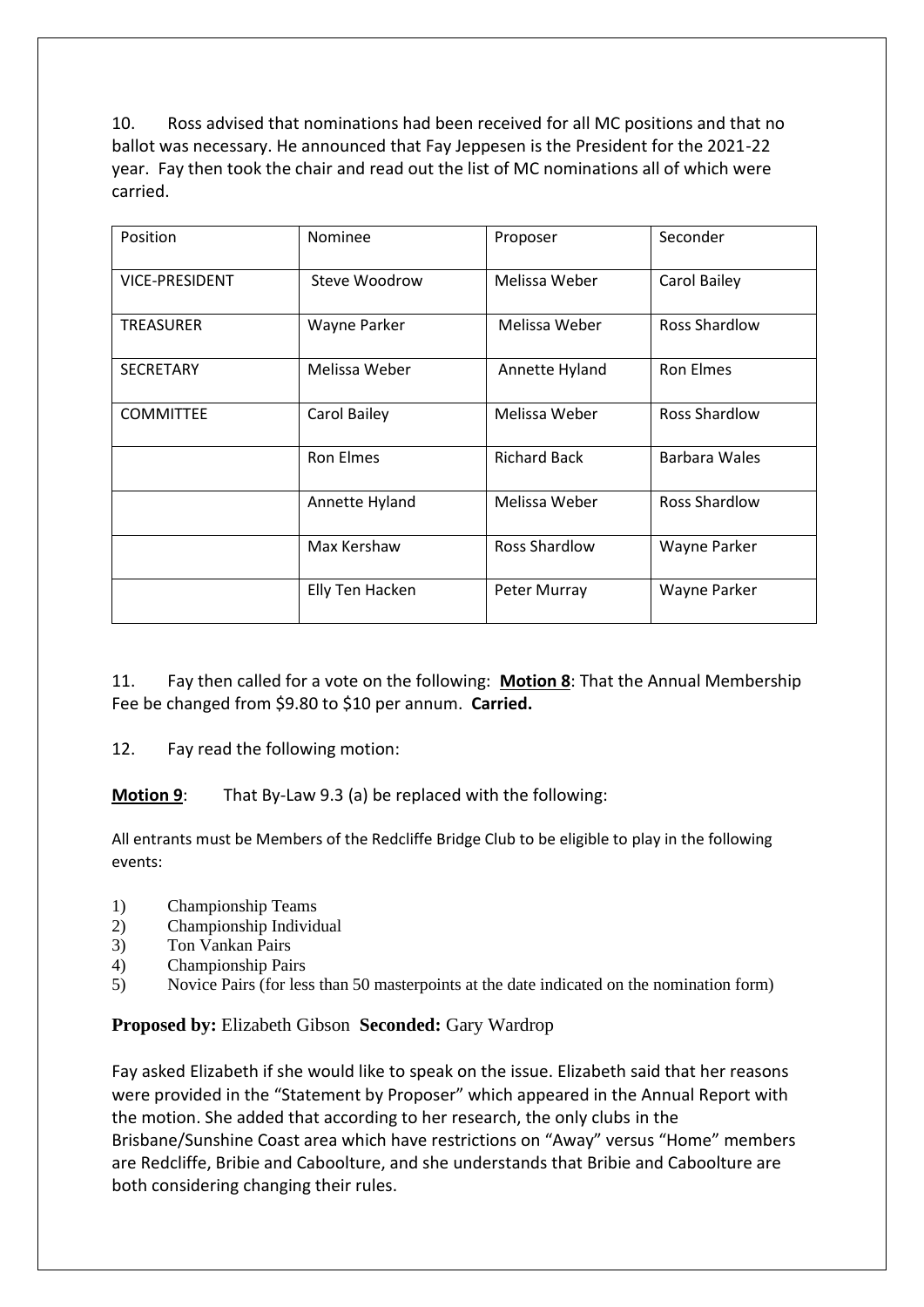Greg Gosney then spoke, pointing out that our Rules don't specify "Home" and "Away" members – most of us are "Ordinary" members and we should all be treated the same. The designation of "Away" member simply means that you pay your ABF and QBA fees through a different club, but you still pay the same Member fees at Redcliffe as the "Home" members.

Fay commented that when the sub-committee came up with the By-laws they were largely based on our previous By-laws and Supplementary rules.

Melissa Weber spoke in favour of the motion saying that from an administration point of view, the current By-law creates problems in implementation.

Ross Shardlow spoke in favour of the motion saying that currently if someone moves from interstate and joins our club, they are excluded from certain events for 3 months which is unfair and unwelcoming.

Jill Hanley spoke saying that the rule was there to stop people from other clubs coming to get our red or gold points.

A vote was held and the motion was **carried.**

13. Fay read the following Motion:

**Motion 10**: That By-Law 9.3 (d) be replaced with the following:

For interclub events Members representing Redcliffe Bridge Club shall be determined by the Management Committee.

Proposed: Elizabeth Gibson Seconded: Gary Wardrup

Elizabeth commented that the reasoning for this was the same as Motion 9. Greg Gosney commented that the words we are looking at deleting are superfluous. A vote was held and the motion was **carried.**

14. Fay then read the following Motion:

That By-Law 9.3 (b) be replaced with the following:

For GNOT qualifying heats held by the club, a minimum of 3 players for one team at the table at any time must be members of the Redcliffe Bridge Club, and every player must be a current member of a club in the Brisbane Zone. Eligibility and entry requirements shall otherwise be in accordance with QBA regulations.

**Proposed by:** Melissa Weber **Seconded by:** Elizabeth Gibson

Melissa clarified that this motion is to delete the 3 months of membership qualification to participate in our GNOT heats, for similar reasons as discussed for the previous 2 motions. A vote was held and the motion was **carried.**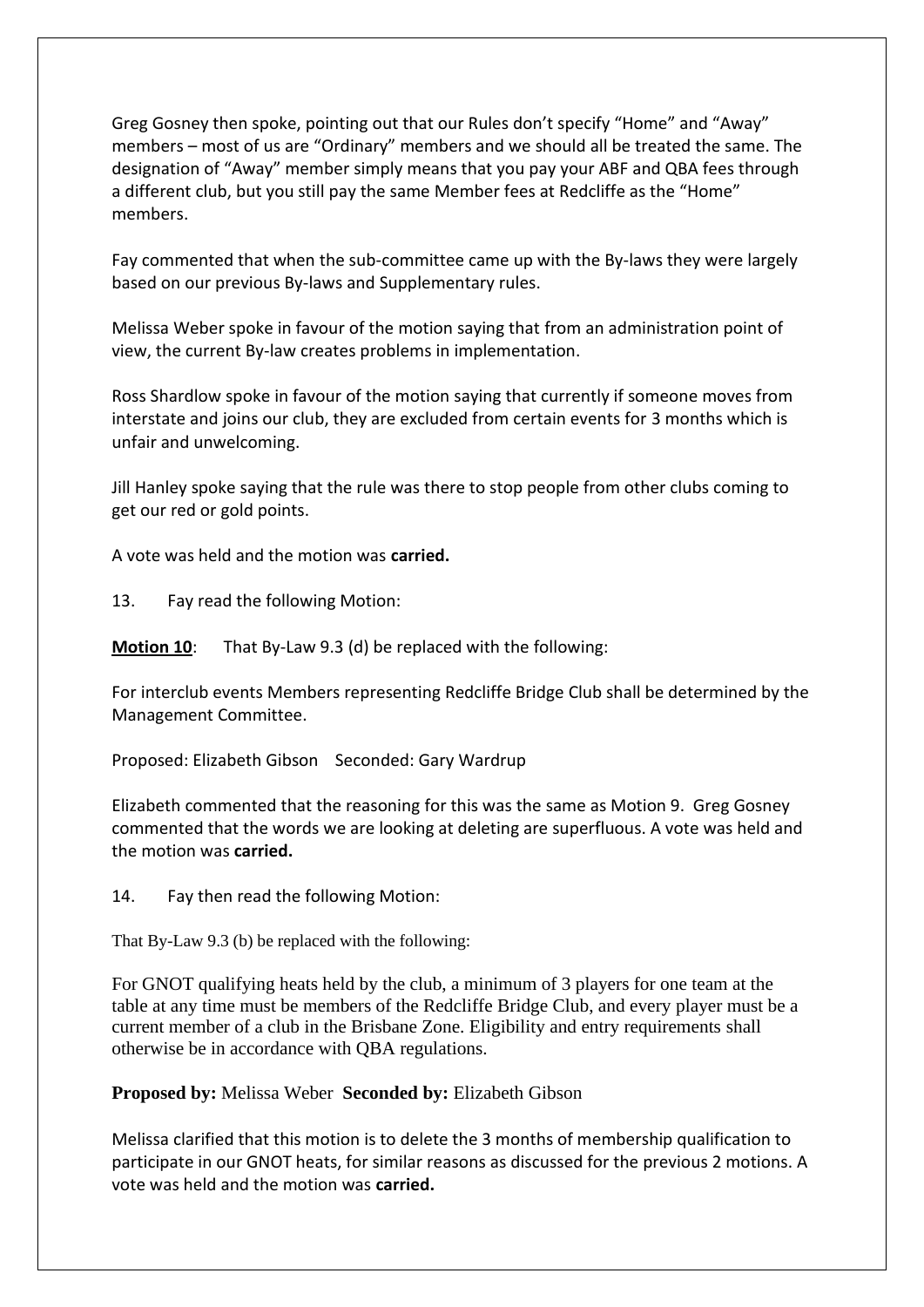15. Fay then spoke on the subject of Life Memberships, noting that our current one and only Life Member, Ton Vankan, had recommended that the MC look at proposing some new Life Members. She advised that our By-laws have quite specific criteria for qualification as a Life Member, and that it is awarded to those who have played an important role in the history and development of the Club. Fay then read the following Motion:

**Motion 12:** That we endorse the provision of Life Membership to Sandra Routley. **Proposed:** Fay Jeppesen **Seconded:** Steve Woodrow

The Management Committee has endorsed this motion noting that Sandra meets the requirements of By-Law 11.3 having provided significant meritorious service to the Club in various areas as follows: (a) First joined Redcliffe Bridge Club in 1986. Has achieved playing honours in various club competitions. (b) Was Vice-President in 2011 and 2012, and served on the Management Committee in 2016 and 2017. While Vice-President she had a lead role in the relocation of the club and establishment of the current club premises. (c) Teacher of bridge 2002-03; conducted advanced lessons for players and has been a participant in various mentoring programs for beginner players. (d) Part of sub-committee in 2011 to formulate and digitalise the Club Constitution; Secretary to the sub-committee in 2019-20 to formulate new Club Rules and By-Laws. Has responsibility of the Club Recorder role in 2021. (e) Been a Club Director since 2000, served as Tournament Organizer, Congress Convener and provides ongoing mentoring to trainee Directors. (f) Co-authored the Redcliffe Club History.

A Vote was held and this motion was unanimously **carried**. Sandra was then invited to say a few words. Sandra said she was very touched to receive this honour after 35 years in the Club. She commented that running a club requires teamwork and that she has been fortunate to work with good people. Sandra said that when she joined the Club she met Edna Hodgen (who became our first Life Member) and that she had tried to emulate her as she was such an inspirational person.

16. Fay then read the following Motion and Steve Woodrow spoke detailing Helen's contributions to the Club:

**Motion 13:** That we endorse the provision of Life Membership to Helen Chapman. **Proposer:** Steve Woodrow **Seconded:** Melissa Weber

The Management Committee has endorsed this motion noting that Helen meets the requirements of By-Law 11.3 having provided significant meritorious service to the Club in various areas as follows: (a) First joined Redcliffe Bridge Club in 1995. Has achieved playing honours in various club competitions and has represented the Club in both GNOT and GNP finals in Sydney and Canberra. (b) Was Vice-President 2001-02; served on Committee 2003 and 2007; was Secretary 2007-2009; helped secure government grants to enable the Club to occupy the Sutton Street premises in 2002 and secured a grant for a dealing machine. (c) Became a qualified Teacher of Bridge in 2003 and has conducted Beginner courses, both day and night, introduced supervised play and taught advanced lessons in bridge. (d) Chaired the Sub-committee to review the Club Constitution and By-Laws 2019-20. Assisted in the introduction of RAP scoring program. (e) Been a qualified Club Director since 2003, organized sessions to help educate other directors and directed the first GNOT heats held at the Club.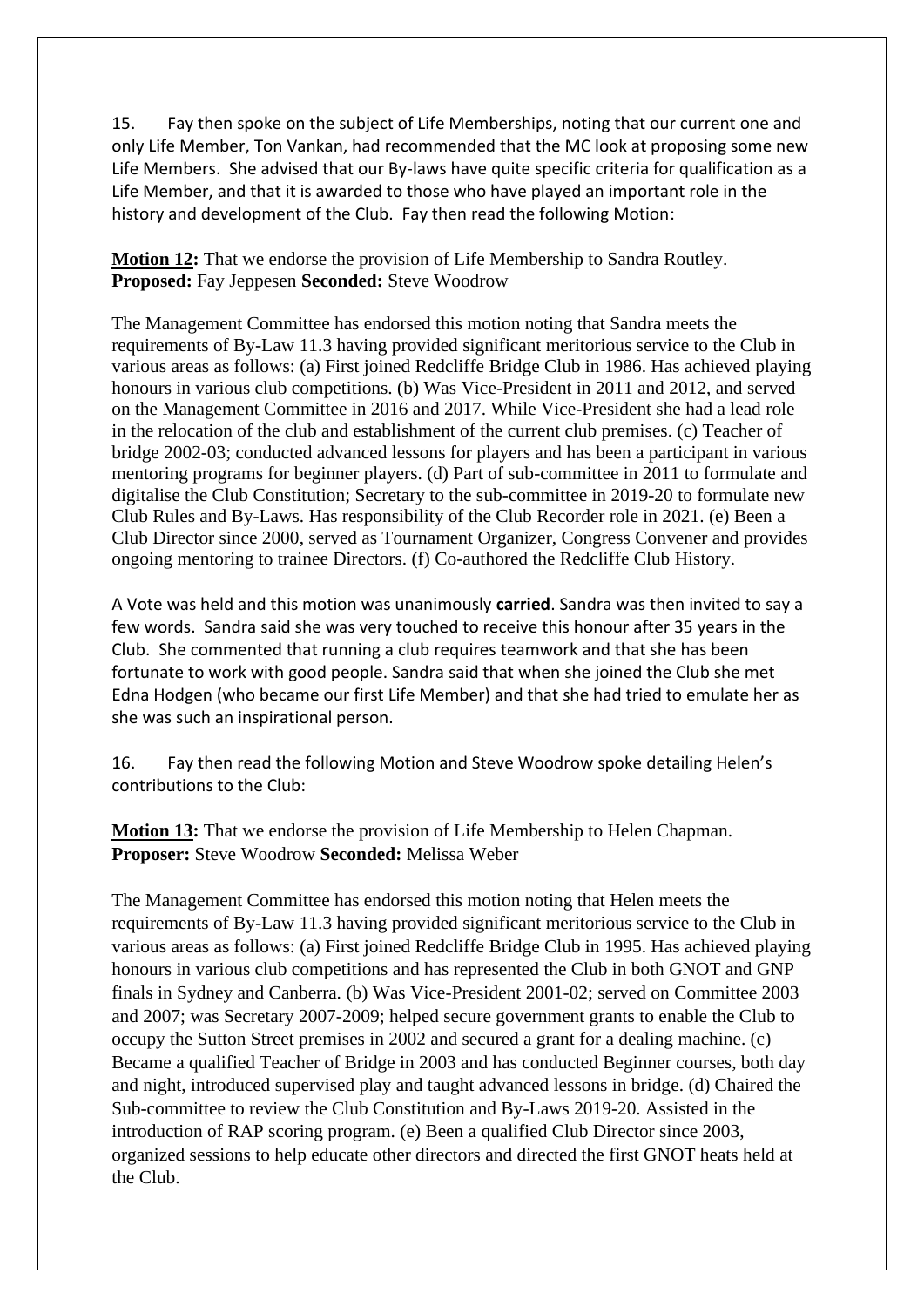A vote was held and the motion was **carried** unanimously. Helen was invited to speak and thanked everyone for this honour. Helen commented that she and Sandra have a long history in the Club dating back to days when cards were dealt by hand and scores manually recorded and calculated. She commented that the Club has come a long way to be a stable and successful Club. Helen acknowledge the many past Presidents and Committee members who have contributed to get the Club to where it is today.

17. Fay declared the meeting open for General Business and the following items were raised:

(a) Elizabeth Gibson asked why are we still required to register to play. Fay replied that the Directors like it as they feel it helps them to organize the movement. Ross Sharlow advised that he finds it very useful in organizing partners in his MORP program. Our Partner Liaison advised that it is very useful to know who is already playing in a session and who else might be available. Wayne advised that he likes it as he can print a list to collect Table Fees. Fay advised that the MC does constantly review this procedure. Neil Gibson suggested that if we are going to continue to register for sessions, perhaps we should look at updating the software so that Wayne doesn't need to manually enter pairs.

(b) Lorraine Bechly asked do we still need to take temperatures and can we use table cloths? Maree said that at Caboolture they are using table clothes. Fay commented that she had been to one club where members could bring their own small cloth and take it home to clean. The MC will re-look at these issues.

(c) Barbara Wales asked if we are going to keep Pianola, as she believes it is useful for new members. Wayne advised that we pay \$600 a year for a limited subscription and have no plans to change this.

(d) Maree asked, can we get rid of the bins at each table? There was no consensus on this issue. Maree suggested that we could have a 2 week trial of no bins. This will be added to the MC Agenda for our next meeting.

18. Fay thanked everyone for attending and closed the meeting at 11.20 a.m.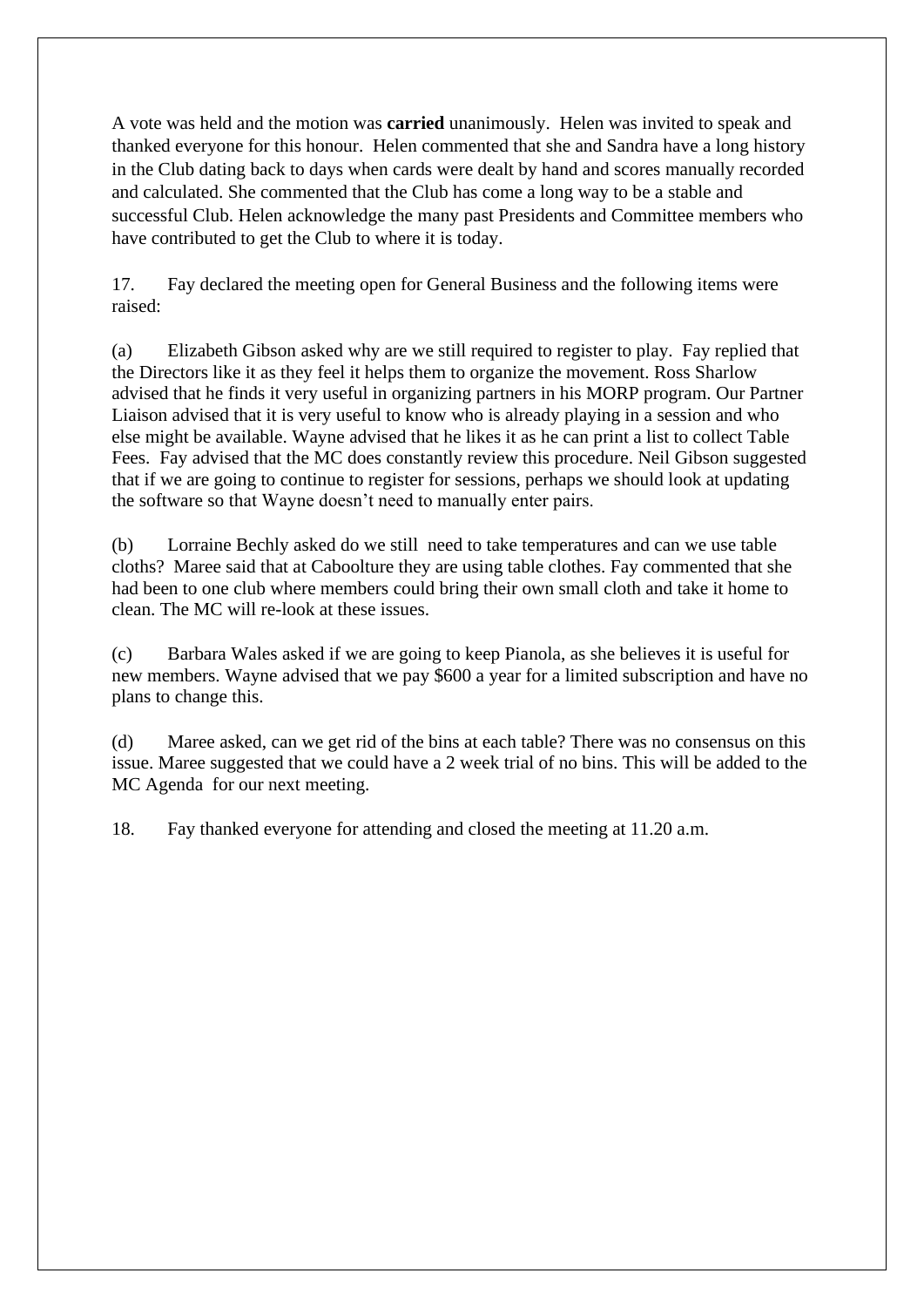# **PRESIDENT'S REPORT (2021/22)**

It gives me great pleasure to present the 2022 Annual Report for the Redcliffe Bridge Club. Our club has celebrated many successes during the year, with players achieving many rank promotions, winning various congress competitions, and winning the Interclub competition with Caboolture. Club members very generously supported our charities with Redcliffe Salvation Army receiving a generous donation towards their Christmas Hampers resulting from our Christmas Party, and on Presidents Day, a significant fund raising event was held with support for the GIVIT Queensland Flood Appeal.

I am proud of what our Committee has achieved during the past year. Some of the highlights of our committee include:

- 1. Keeping abreast of government legislative requirements, liaison with Moreton Bay Regional Council and our co-tenant the Redcliffe Snooker Club, in conducting club business in a Covid environment and ensuring the safety of members appropriately
- 2. Financial management of the club
	- By changing processes to meet audit requirements
	- Ensuring the maximum support is provided to club members through the initiation of free games for mentors and recognition of the many volunteers
	- Introduction of cash free payments
	- Subsidisation of costs to members by using credit card payment
	- Subsidisation of learner costs for professional development
	- Provision of free system cards
	- Provision of free beginner lessons
	- Subsidisation of Australia and Queensland wide events for novice and open players
- 3. Learning program provision of specialist lessons by Andy Hung, various refresher lessons and conduct of 2 x 4 month beginner training and supervised play programs conducted by Sue Kennard
- 4. Communication to members through a monthly newsletter and regular updates through email to members and open accountability of all committee decisions and documents through the club webpage and events posted on notice boards
- 5. Development and implementation of the Workplace Health and Safety processes
- 6. Review and provision of Position Descriptions for all roles performed in the club
- 7. Implementation of all aspects of the Club Rules and By-Laws
- 8. Successfully navigated our way through Covid to achieve all club championship events and manage on-line booking processes to ensure Covid compliance
- 9. Maintenance of the club website to provide all documents referring to club business and breaking news events
- 10. Represented the club at Queensland Bridge Association meetings and Brisbane Zone meetings as club delegates
- 11. Ensuring that there are effective training programs for bridgemate operators
- 12. Effective maintenance of the club building and maintenance program
- 13. Follow up process for members who are currently not playing
- 14. Maintaining an efficient membership and masterpoint process and
- 15. The provision of a Life Membership honour board.

None of this would be possible without the efficient and effective management of the club by your Committee, who have volunteered their time and services during the past year.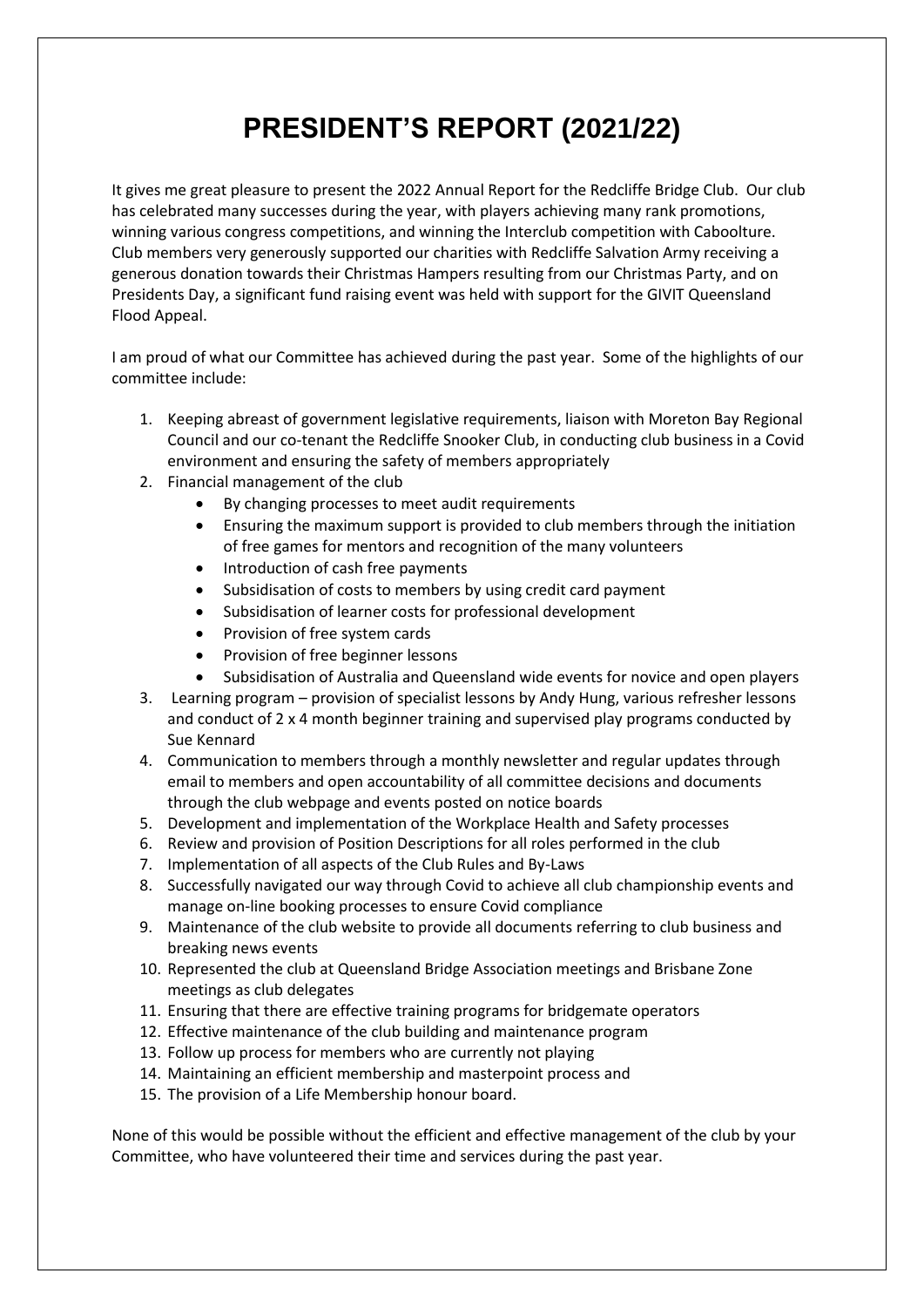Thank you to Vice President Steve Woodrow, who undertook the role of Tournament Organiser and the efficient manner in which club and Interclub events were conducted, the Director program, the formulation of the annual Club Handbook; and as a regular club director;

Secretary Melissa Weber, who very efficiently maintained the club correspondence and meeting processes; and as a regular club director, table fee collector and bridgemate; Treasurer and Web Manager Wayne Parker, who has implemented various new financial processes and monthly reporting of club finances, assisted with beginner lessons; management of the Compscore Program, dealing and Bridgemate; management of the Pianola program; assisted with production of the Annual Club Handbook and Annual Report and anything else that needs to be done; Masterpoint and Membership Secretary Annette Hyland, who has managed the monthly masterpoint program and assisted with the formulation of the annual Club Handbook; and as a regular club director; Education Officer Max Kershaw, who has organised the Andy Hung professional development lessons, assisted with the beginner lesson program and mentoring program; and as a regular club director and dealer; Workplace Health and Safety Officer Carol Bailey, who has developed a WHS Program and managed the first aid responsibilities and was a club delegate to the QBA and Brisbane Zone;

Welfare Officer Elly ten Hacken, who has followed up with members who are unwell or who have not returned to bridge since Covid.

I would like to make special mention of our Bridge Teacher, Sue Kennard. During the past year, Sue has conducted beginner lessons and supervised play in 2 x 4 month blocks every Saturday morning. This is a huge effort in development and conduct of lessons and I know that many of our newer members are appreciative of the quality of lessons conducted and are now enjoying their bridge experience.

There are many other volunteers who support the running of the club. Firstly a big thank you to our Providore Magdeline Wong, for ensuring supplies are available for our requirements and her assistance to beginner lessons; to Sandra Routley for the role of Club Recorder; to Peter Murray for his various roles of dealer, bridgemate, partner liaison and ensuring our refuse is removed; Lorraine Bechley our Librarian; our other dealers Melva Leal, Jack Nyhouse (retired June after 10 years); our Assistant Masterpoint Secretary Midge Spice, our financial operators Sue Woodrow and Robyn Church; the many who served on the front counter to check Covid requirements before entry; our Bridgemate operators John Henderson, Sue Kennard, Lynda Bennion, Helen Shephard and Thea Hobson; support for beginner lessons and mentoring Gordon Gemmell, Ross Shardlow, Roxy Blaylock, and with the easing of Covid restrictions Ken Griggs our Events Coordinator has liaised with other members to organise a range of social occasions and to members who are part of a regular table cover washing program.

We could not enjoy our sessions without the management of the session by our Directors and I wish to acknowledge the work of Steve Woodrow, Sandra Routley, Helen Chapman, Ross Shardlow (till December) and Maurice Sanders (till December), Max Kershaw, Annette Hyland, Ron Elmes, Greg Gosney and Melissa Weber.

There are currently 185 club members. We are the smallest club in the Brisbane Zone. The club is only as strong as its membership and I thank those who have contributed greatly to the success of the club and thank those members, who are standing down from their roles, for their service.

Fay Jeppesen **President** 29 May, 2022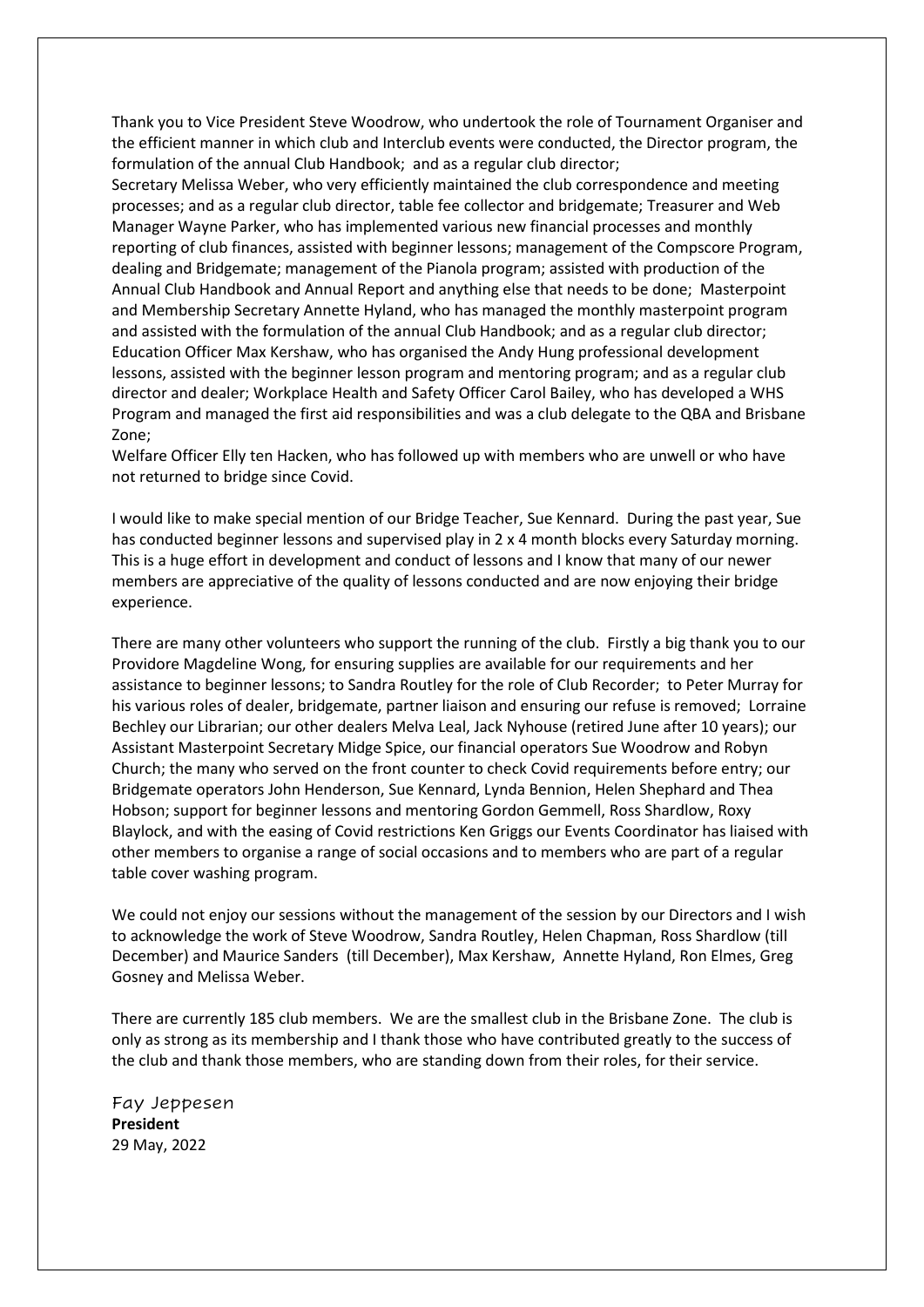#### **BUILDING MAINTENANCE (2021/22)**

Fortunately, this year the Club has been substantially free of failures of plant and equipment. Instead, it has been about maintaining a rigorous and effective schedule of maintenance and service of all of our assets. This has been done. Additionally, the clubrooms undertook a spring clean and thanks to the volunteers who assisted.

We have also established links with approved contractors and service providers to short-circuit the process of obtaining quotes for future works.

Ron Elmes

### **TOURNAMENT ORGANISER REPORT (2021/22)**

It's been a very interesting year with all the Covid restrictions imposed upon the Bridge community. Those restrictions have definitely had some effect on us all. Competitively our year runs from July to June, starting with the Ton VanKan Pairs and finishing with the Club Individual Championship and many events in between. Additionally, the club has conducted additional events (optional) run by Bridge Australia for Open and Novice Pairs and the QBA State Wide Pairs.

None of these sessions are possible with the support of volunteer directors and Bridgemate assistants, dealers, table fee collectors and many others, who in some way contribute to an enjoyable game of bridge. I sincerely thank every one of them as I could not do my job as Tournament Organiser without them. I congratulate the winners of the special events.

At times during the year, we were faced with a shortage of Directors with Ross Shardlow and Maurice Sanders withdrawing their services in December. This presented us with certain challenges, but fortunately Melissa Weber and Greg Gosney stepped up to fill the void and have done a tremendous job together with Sandra Routley, Helen Chapman, Max Kershaw, Ron Elmes, and Annette Hyland. I hope both Ross and Maurice return to directing, when they feel the time is right.

For all the Special Events this past year, the club has engaged Alan Gibson as a paid Director. This has proved a great success and it is hoped this arrangement will continue.

Finally, any report from a Tournament Organiser perspective would be incomplete without recognising the work done by Wayne Parker. His devotion to the Club and his ongoing aid and advice to Directors and Bridgemate Assistants has been fantastic, and I thank him for his help from both a club and personal perspective.

Steve Woodrow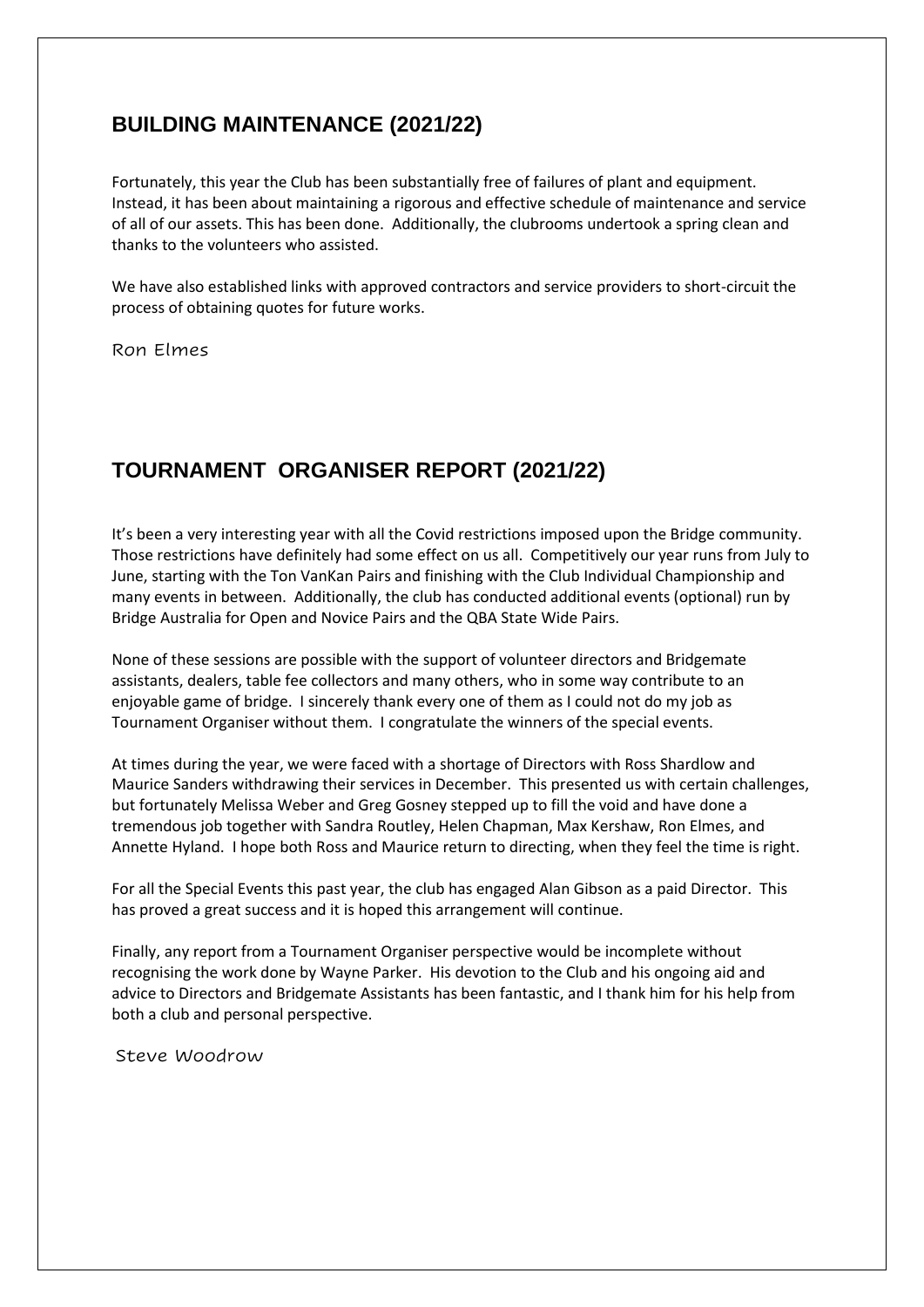# **TREASURER'S REPORT (2021/22)**

It is with much pleasure that I present the Redcliffe Bridge Club's Annual Financial Report for the year ending 31 March 2022. Our Accountant, Greg Andrews from Andrews & Associates has recently retired, and the business has been taken over by McConachie Stedman Brisbane which is a large group of professional Accountants and Auditors.

I can report that the Auditors noted no matters to be reported to the committee regarding our financial performance and governance of the club and their report is attached.

While the health of many of our members has been affected by the pandemic and our numbers have fallen during the year, we have been able to grow and build our club during this difficult time. I can report that the club made a **surplus of \$4,743.66** for the last financial year after reporting a loss of \$4,651.63 for the previous year and that our total equity rose by 1.1% to \$436,073.72.



The club has invested \$380,000.00 of these current assets in term deposits at Suncorp Bank and you can see on the graph below how covid has affected our income compared to previous years.

You will recall that we introduced the Square Terminal last year to protect our members and volunteers from the unnecessary handling of money during covid, I can report that the system is working well, and I would like to thank Robyn, Sue, Melissa, and Fay for helping me with the collection of table fees.

As you can see by the blue bar for 2021 (y/e 31 March, 2022), our club is slowly getting back to normal, with members doubled vaxed and boosted – players are returning to the clubroom. Our club does not aim to make a profit each year, as we are a not-for-profit organisation, however you cannot compare results from one year to another under the current covid climate. The committee is very aware of watching costs and keeping them under control, because of the covid restrictions last year, we did not fundraise to support a local charity, however, we did donate \$1,000.00 of your money to the Salvation Army at Redcliffe to help them provide gifts and food hampers for the needy over the Christmas period. Here are some of the benefits the committee provided to its members last year:

- The club absorbed the Square transaction fee costs \$872.66
- The club provided lunch and refreshments for our all our major competitions \$2,684.00
- The club catered for a christmas lunch for our members \$4,500.00
- The club provided cleaning materials relating to covid expenses \$884.49
- The club engaged outside directors for all our major events \$1,700.00
- The club provided guest seminars to improve players bridge skills \$2,420.00
- The club provided over \$2,000.00 in prizes and gifts to members during the year

Finally, I have reviewed our insurance cover and considered it adequate for:

- 1. Voluntary Workers Insurance \$ 2,500,000.00 per occurrence
- 2. Public Liability Insurance \$20,000,000.00, and
	-
- 3. A Business Pack with Tony Bemrose Insurance to cover our office equipment.

Wayne Parker **Treasurer**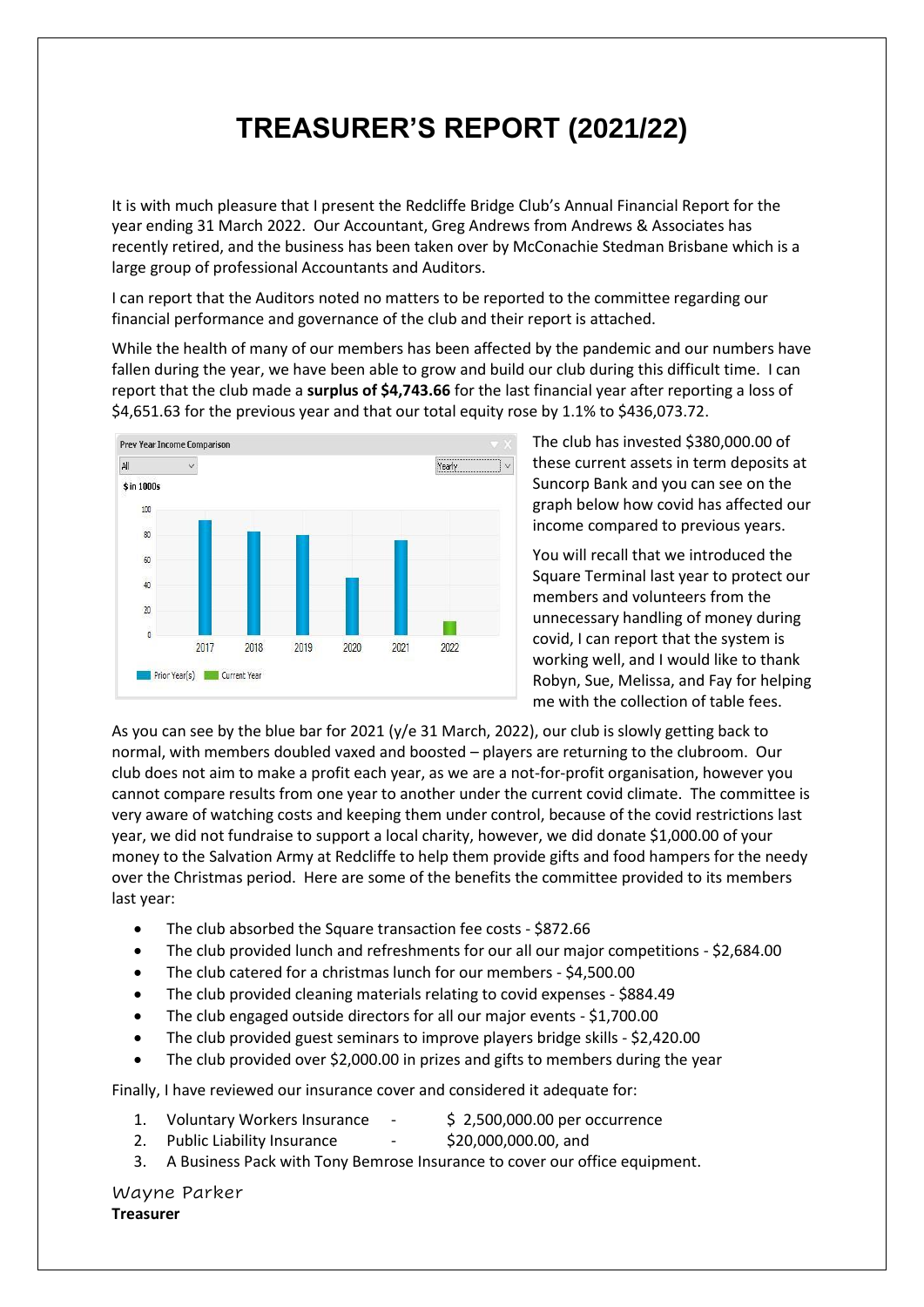## **Redcliffe Bridge Club**

#### **Motions for the 2022 AGM**

**Motion 1**: *That the minutes presented for the AGM on 14 June, 2021 be accepted as a true record of the meeting.* **Proposer:** Melissa Weber **Seconder:** Carol Bailey

**Motion 2:** *That the President's Report be adopted.* **Proposer:** Fay Jeppesen **Seconder:**  Steve Woodrow

**Motion 3:** *That the Treasurer's Report and Financial Statements be adopted*. **Proposer:**  Wayne Parker **Seconder:** Melissa Weber

**Motion 4:** *That an honorarium of \$300 each be paid to the President, the Secretary and to the Treasurer.* **Proposed:** Fay Jeppesen **Seconder:** Melissa Weber

**Motion 5:** *That the Auditor's Report be accepted, the Auditor be paid and that the Certificate by members of the Committee be authorized. (see By-Law 5.1)* **Proposer:** Wayne Parker **Seconder:** Melissa Weber

**Motion 6:** *That McConachie Stedman Brisbane Pty Ltd be re-appointed as Auditor for the 2022-23 Financial Year.* **Proposed:** Wayne Parker **Seconder:** Melissa Weber

**Motion 7:** *That By-Law 2.1 be amended to add:*

*h) A review of the Club's Occupational Health & Safety Policy document be undertaken.*  **Proposer:** Elly Ten Hacken **Seconder:** Annette Hyland

**Motion 8:** *That the travellers be turned off for all competitions at Redcliffe Bridge Club.*  **Proposer:** Herold Rienstra **Seconder:** Melissa Weber

**Motion 9:** *That we endorse the provision of Life Membership to Wayne Parker in accordance with Redcliffe Bridge Club By-Law 11.* 

*Wayne more than meets the criteria as detailed in the Redcliffe Bridge Club By-Laws 11.3 for Honorary Life Membership:*

- 1. Wayne has been a club member since 2009.
- 2. He has served on the Committee as Secretary (1 year 2010); Treasurer 9 years 2012, 2013, 2014, 2016, 2017, 2018, 2019, 2020, 2021, 2022). He has researched and updated modern accounting programs to meet the clubs needs and prepared books for audit requirements and managed club investments and grants programs. He has managed the tenancy for 2 organisations in the shared use of the clubrooms.
- 3. He has been a bridge teacher at the club and prepared bridge teaching guides for beginners, and has assisted other bridge teachers by preparing dealing hands and acting as a mentor for beginners.
- 4. Additionally, he has been a teacher for dealing machine operators, bridgemate operators and directors on the use of the various dealing and bridgemate programs by providing face to face courses, individual hands-on support and preparation of training manuals.
- 5. He has been the web master for 10 years, which includes preparation of competition documents, managing the website, managing the on-line booking program, manager of Pianola, computer back- ups and maintenance of the bridgemate machines. He has recently upgraded the system to include the Compscore 3.
- 6. Wayne has assisted in the preparation of the annual Club Program Book and the production of the club newsletter.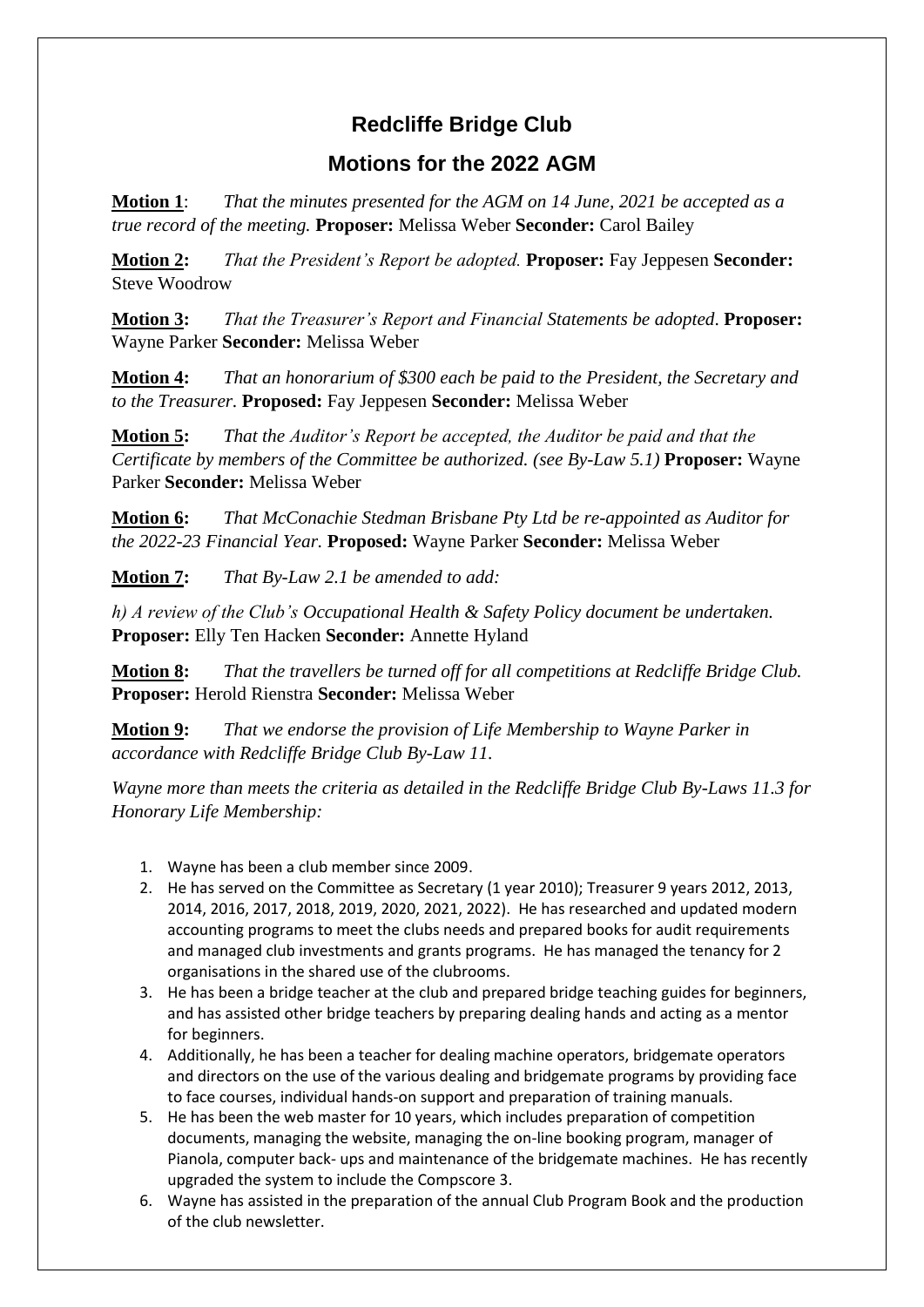- 7. In the conduct of the annual Congress, Wayne has been Convenor, Dealer and Caddy during this annual event.
- 8. Wayne also assists in the management of the maintenance program for the building and provides responses to out of hour security call outs.

*It gives me great pleasure to not only recognise Wayne's outstanding achievements in the club, but to nominate him for Honorary Life Membership of the Redcliffe Bridge Club.*

**Proposer**: Fay Jeppesen **Seconder**: Steve Woodrow